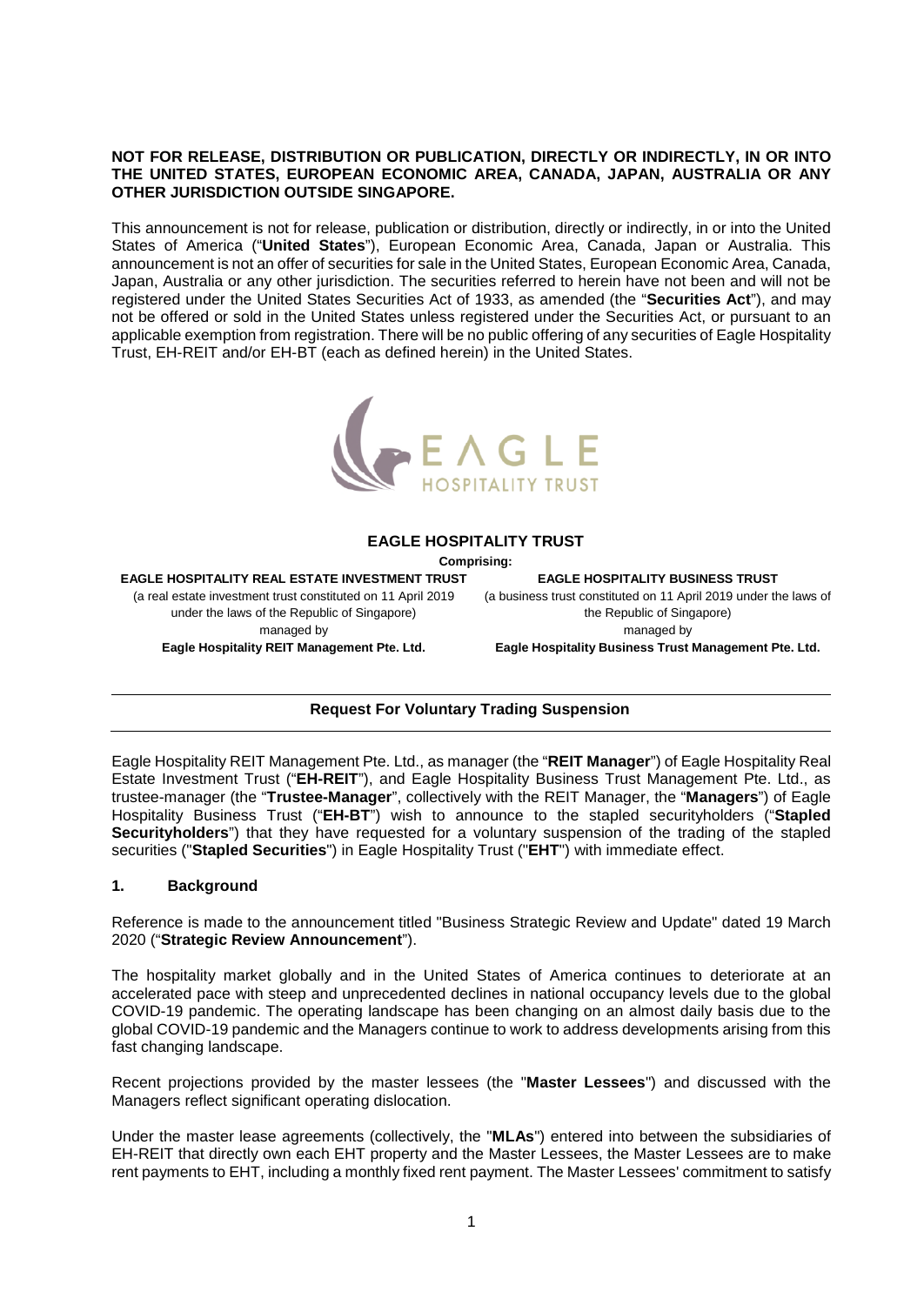their obligations under the MLAs has been supported by the income productivity of the underlying properties.

Based on the current market outlook, the productivity of the properties is expected to be insufficient as compared to the Master Lessees' payment obligations to EHT.

The board of directors of the Managers (the "**Board**") has developed material concerns about the viability of the existing terms and arrangements under the MLAs in the current environment and consequential impact on the Master Lessees' ability to fulfil their commitments. As stated in the Strategic Review Announcement, the Board has planned to identify selected asset sales as part of a portfolio reconstitution plan and initiate a comprehensive strategic review ("**Strategic Review**") of its business. It is contemplated that part of this Strategic Review will entail an assessment of appropriateness of the existing MLA structure in light of evolving circumstances.

As further stated in the Strategic Review Announcement, the Managers also planned to draw down on security deposits ("**SDs**") to increase liquidity and remedy delinquencies in rent payments from the Master Lessees. The SDs were planned to be drawn down and were intended to be utilised for purposes of making the rent payment in accordance with the MLAs prior to the receipt of the Notice (as defined below).

## **2. Facilities Agreement and Notice of Default and Acceleration Issued**

Against the above background and backdrop, the Managers wish to further update Stapled Securityholders on recent developments in respect of the syndicated credit agreement dated 16 May 2019 (the "**Facilities Agreement**") entered into by EH-REIT, through certain of its subsidiaries (collectively, the "**Borrowers**"), with a syndicate of lenders (the "**Lenders**") in respect of term loan facilities and/or a revolving credit facility, of which, US\$341 million have been borrowed to date (the "**Loan**").

On 20 March 2020, the Managers received a notice of default and acceleration (the "**Notice**") in relation to the Facilities Agreement issued on behalf of Bank of America, N.A., as the administrative agent for the Lenders (the "**Administrative Agent**") under the Facilities Agreement.

Based on the Notice, an event of default has occurred under the Facilities Agreement, due to the Master Lessees' non-payment of rent under the MLAs in respect of certain properties in EHT's portfolio. For the avoidance of doubt, as at the time of issuance of the Notice, EHT itself has been meeting its own regularlyscheduled debt service obligations on the Loan to the Lenders.

The Notice further states that as a result of such event of default, the Administrative Agent, on behalf of the Lenders, is entitled to and is exercising its rights and remedies under the Facilities Agreement, including the right to accelerate the entirety of the Loan as a result of which a principal amount of US\$341 million was declared to have become immediately due and owing.

In light of the Notice, the Managers will not be able to draw on the SDs as planned and as referred to above.

The Managers are in the process of seeking professional advice and will need more time to:

- (a) assess the implications of the Notice (including legal, financial, auditing, operational and business perspectives); and
- (b) engage in further discussions with the Lenders with a view to working with them to, among other things, negotiate and obtain an agreement for the Lenders to forbear from exercising their asserted rights and remedies under the Facilities Agreement, and developing a longer-term consensual strategy (addressing amongst others the concerns which led to the decision to initiate the Strategic Review) for operating EHT going forward amidst an unprecedented and extreme operating environment in a manner which seeks to protect the interests of the Stapled Securityholders.

As set out in the Strategic Review Announcement and section 1 above, prior to the issuance of the Notice, the Managers had already commenced the process of developing such strategic plan and will continue to do so with a view to improving cash positions and the financial condition of EHT, concurrent with the above discussions with the Lenders.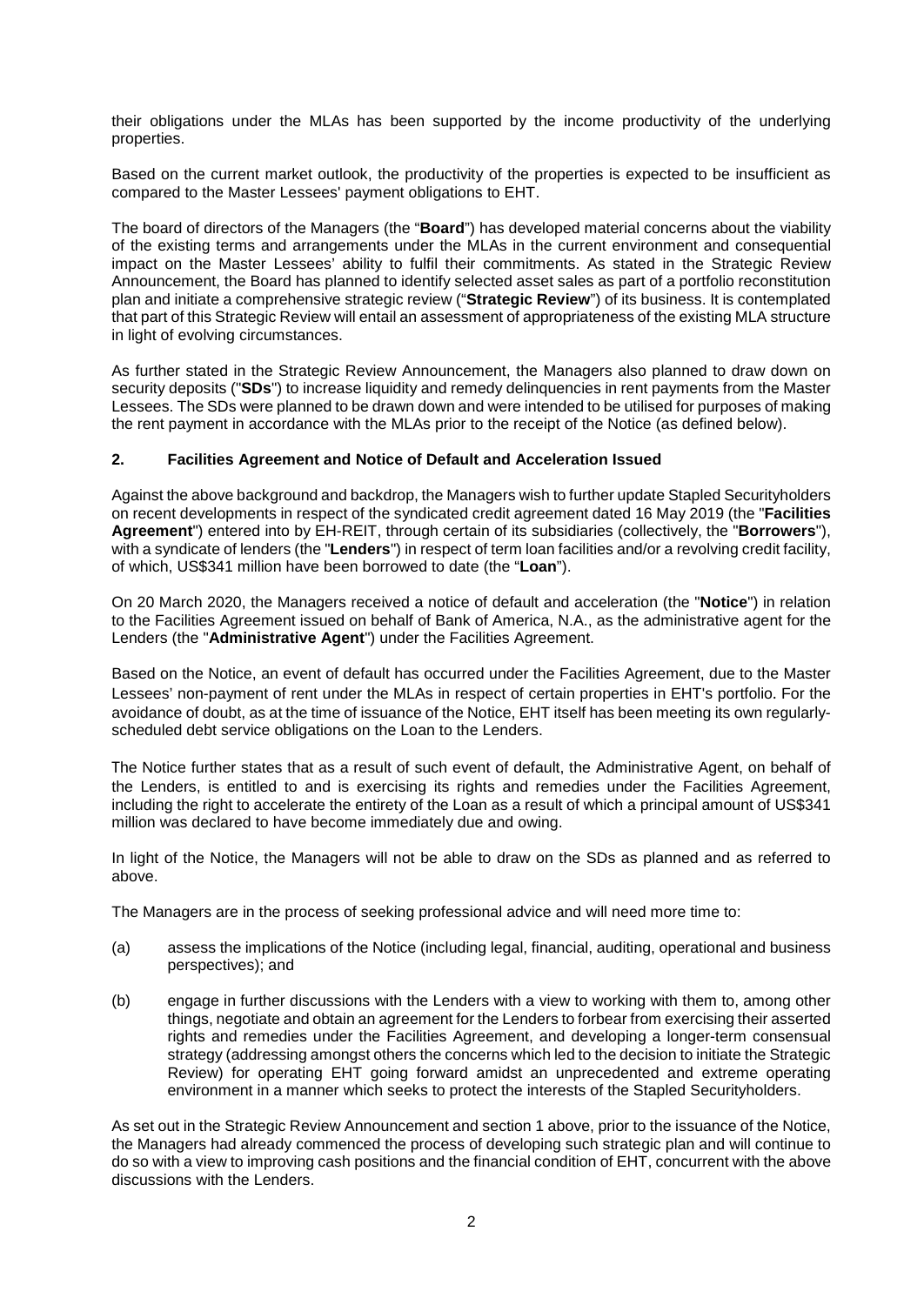## **3. Impact of the Notice of Default and Acceleration on the Distribution**

The Managers further refer to the announcement dated 17 February 2020 ("**Distribution Payment Announcement**") in respect of the notice of record date and distribution payment date for the previously announced distribution of US3.478 cents per Stapled Security for the period from 24 May 2019 (being the listing date of EHT) to 31 December 2019 (the "**Distribution**").

The Facilities Agreement provides that no Borrower may, directly or indirectly, declare, order, make or set apart any sum for or pay any dividend or distribution following the acceleration of the Loan. In the Notice, the Administrative Agent expressly highlighted this restriction against the payment of any distributions.

The issuance of the Notice therefore means that EH-REIT is now restricted under the terms of the Facilities Agreement from making payment of the Distribution.

In order for the Distribution to be paid on Monday, 30 March 2020 as stated in the Distribution Payment Announcement, funds for the payment would have had to be paid to The Central Depository (Pte) Limited ("**CDP**") by 23 March 2020 to allow for sufficient processing time for the Distribution to be credited to the accounts of Stapled Securityholders.

Whilst there are sufficient funds in the bank accounts of EHT to fund CDP and to pay out the Distribution in full, in light of the Notice and the restrictions against payment of the Distribution, pending further discussions and negotiations with the Lenders and pending overall assessment of the financial implications of the Notice, the Managers have in the meantime deferred any action to pay the funds to CDP for settlement of the Distribution.

**Accordingly, in light of the above developments, Stapled Securityholders should note and expect that there is no certainty or assurance as to the period of the delay in receipt of the Distribution or that such Distribution will be made at all.** 

#### **4. Voluntary Suspension**

In view of the above developments, the Managers have decided to suspend the trading of the Stapled Securities on a voluntary basis to protect the interests of the Stapled Securityholders and to ensure that no person trades the Stapled Securities without sufficient information required to make an informed decision. The Managers wish to emphasise that this is a voluntary suspension pursuant to Rule 1302 of the Listing Manual of the Singapore Exchange Securities Trading Limited (the "**SGX-ST**").

We wish to reiterate our commitment to work in the best interests of and towards the long term sustainability of EHT and strive for the best outcome for the Stapled Securityholders.

We will provide updates including on our discussions with the Lenders, the Strategic Review and the status of the Distribution as soon as practicable.

The Managers will also seek to lift the trading suspension as soon as it is appropriate to do so without compromising the interests of the Stapled Securityholders.

**Stapled Securityholders are advised to read this Announcement and any further announcements by the Managers carefully. There is no certainty or assurance as at the date of this Announcement that any discussions or prospects will be successfully concluded or any definitive agreements in relation to any transactions will be entered into. Stapled Securityholders should consult their stockbrokers, bank managers, solicitors or other professional advisors if they have any doubt about the actions they should take.** 

*Any queries relating to this Announcement should be directed to the following:* 

Contact Investor Relations Telephone: +65 6653 4434 Email: [enquiry@eagleht.com](mailto:enquiry@eagleht.com)